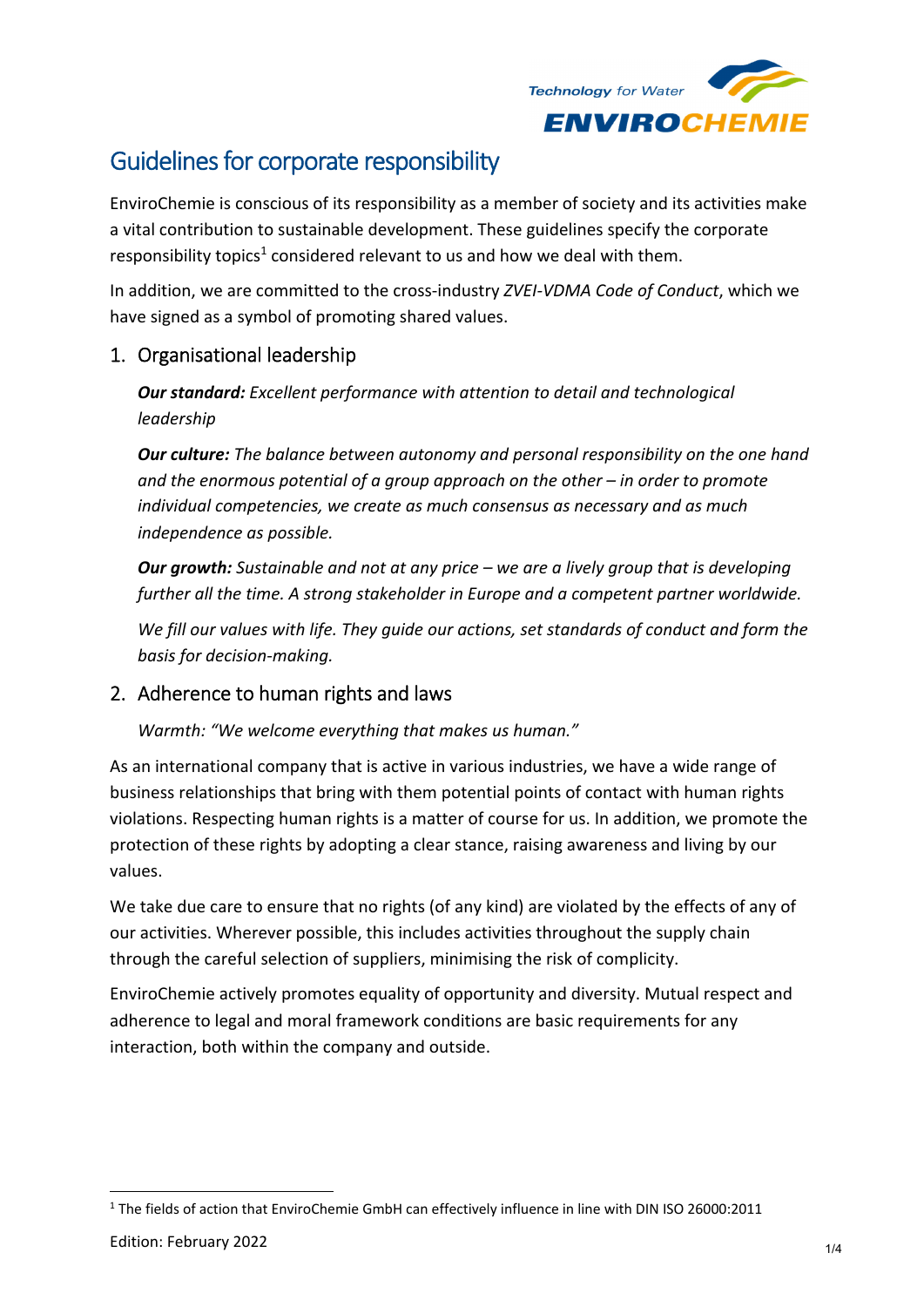

## 3. Working practices

*Togetherness: "We do our best, avoid egos and work with empathy and trust to achieve great things together."*

*Curiosity: "We are open to innovative and 'unconventional' solutions and new ways of thinking that fit our vision and our mission."*

Guaranteeing good working conditions is seen as a central pillar of the company's success. Only safe and fair conditions allow each individual to unleash their full potential at work in the long term and enable a lasting relationship that benefits both sides.

# 3.1.Health and safety at work

In order to continuously improve performance in occupational health and safety, this task is managed as part of EnviroChemie's integrated management system. By recording potential hazards systematically, appropriate measures are taken to make work safe.

## 3.2.Harassment and freedom from discrimination

We promote equality of opportunity and prevent discrimination when recruiting, promoting, training and developing staff. We treat all employees equally, regardless of their ethnic background, gender, religion or beliefs, disability, age or sexual identity.

Employees and business partners deserve mutual respect. As well as freedom from discrimination, this also includes protection against harassment and of personal data. Victims and witnesses can report any violations to Complaints Management without fear of disadvantage.

## 3.3.Fair wages and working hours

Equality of opportunity also includes fair wages and adherence to working hours regulations. The following principles therefore apply wherever an employee is working:

- The rights and obligations are adhered to in every employment relationship, regardless of the type and location of employment.
- We respect the right to freedom of association and assembly, and to take part in collective bargaining negotiations. Upper management maintains close cooperation with the Employee Committee.
- Wages including social benefits are based on the metal and electrical industry standard.
- The working hours regulations ensure that statutory provisions are adhered to, while also taking employees' need for flexibility into account.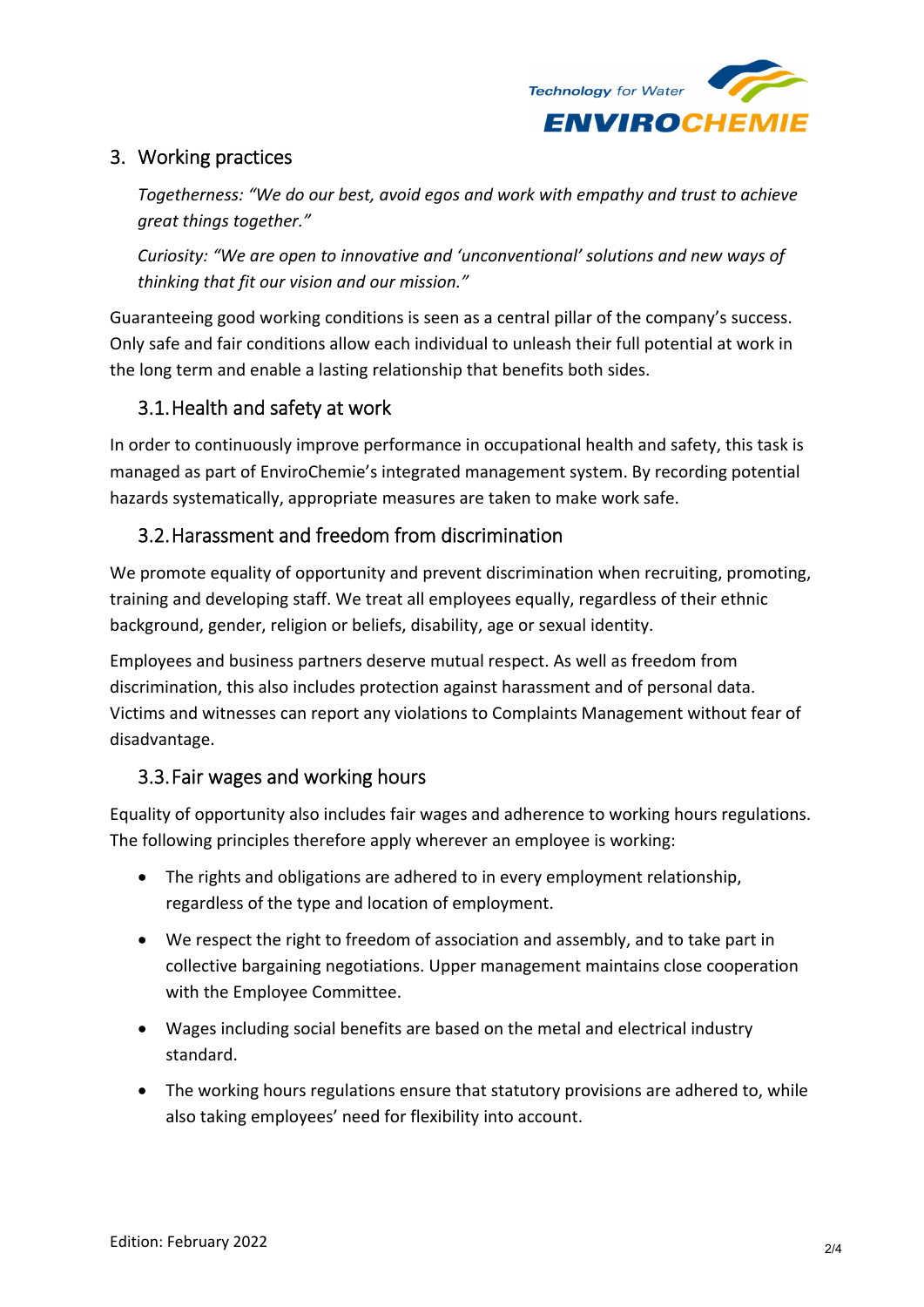

## 4. Environment and energy

*Sustainability: "We offer sustainable and efficient solutions, systems and services in order to overcome the challenges of water and sewage treatment and to protect and maintain the environment and water resources for future generations."*

Through the quality of our work, we make a crucial contribution to sustainable development, especially environmental protection. Public attention is increasingly focused on the importance of clean water, both as the basis for life and in commercial processes. EnviroChemie has been working on this topic since its foundation, and sets itself the standard of remaining a pioneer in the field. To do this, processes and systems are continuously being developed further. After all, "better water treatment" also means protecting the environment.

In addition, EnviroChemie identifies further activities with which it influences the environment, such as causing waste, processing chemicals and emitting greenhouse gases. By managing environmental effects and energy consumption in a structured way as part of the integrated management system, EnviroChemie as a company helps protect our resources and encourages responsible behaviour in its employees and partners.

#### 5. Fair operating and business practices

*Integrity: "We meet the highest ethical standards. We take full responsibility for our obligations and encourage others to adhere to theirs. We are transparent, trustworthy, fair and honest."*

This means, for example:

- EnviroChemie's core competency is the delivery and performance of high quality in solving complex challenges in industrial water management. All the expertise combined within our company allows us to develop the ideal solution for the customer.
- We believe strongly that free competition can only bring real progress within an ethical framework. Not only do we not use means such as corruption and bribery, we also consistently report them via the responsible channels.
- Personal data on employees and business partners is protected as effectively as possible with economically feasible effort. The same goes for their privacy.